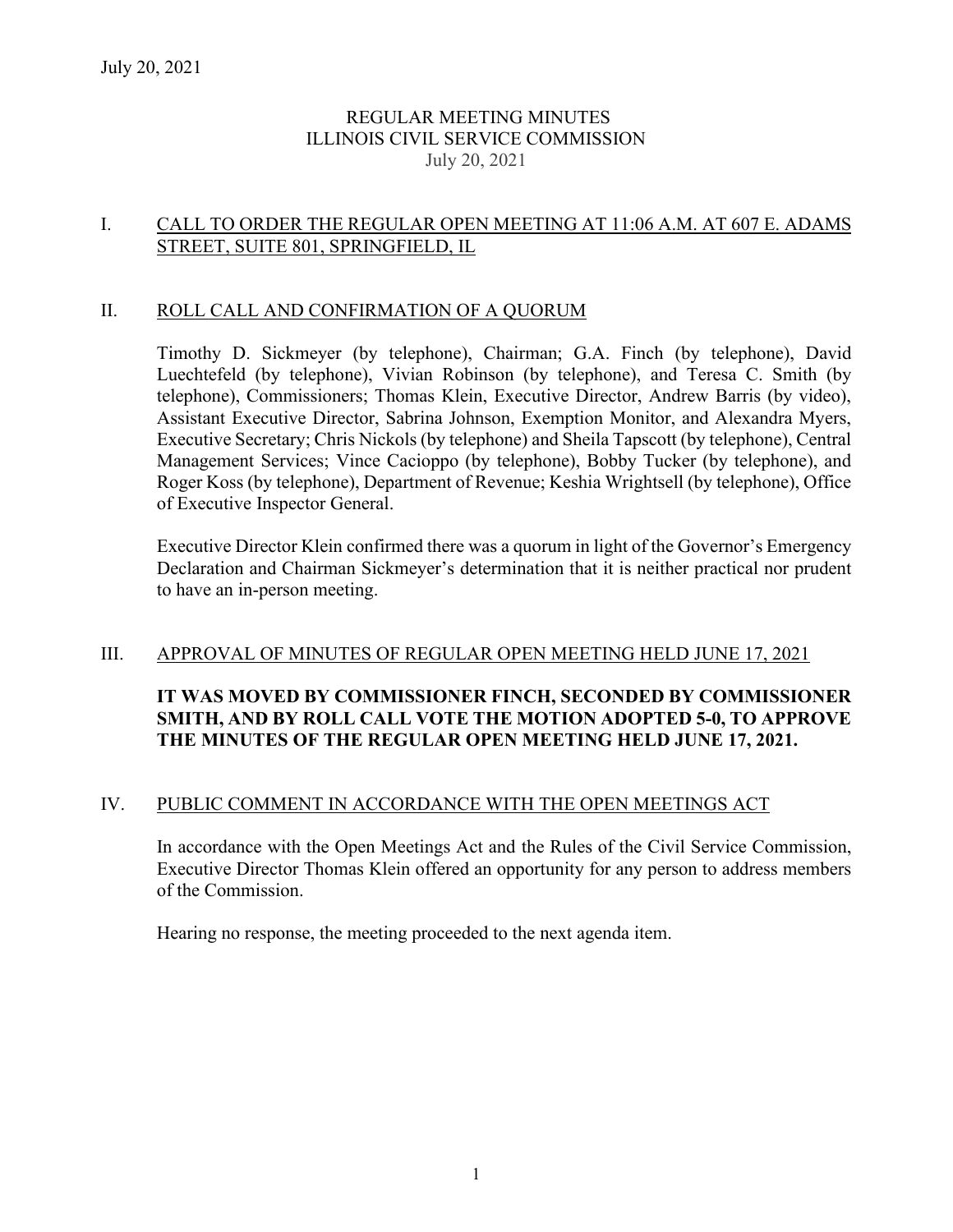# V. EXEMPTIONS UNDER SECTION 4d(3) OF THE PERSONNEL CODE

### **A. Governing Rule – Section 1.142 Jurisdiction B Exemptions**

- a) The Civil Service Commission shall exercise its judgment when determining whether a position qualifies for exemption from Jurisdiction B under Section 4d(3) of the Personnel Code. The Commission will consider any or all of the following factors inherent in the position and any other factors deemed relevant to the request for exemption:
	- 1) The amount and scope of principal policy making authority;
	- 2) The amount and scope of principal policy administering authority;
	- 3) The amount of independent authority to represent the agency, board or commission to individuals, legislators, organizations or other agencies relative to programmatic responsibilities;
	- 4) The capability to bind the agency, board or commission to a course of action;
	- 5) The nature of the program for which the position has principal policy responsibility;
	- 6) The placement of the position on the organizational chart of the agency, board or commission;
	- 7) The mission, size and geographical scope of the organizational entity or program within the agency, board or commission to which the position is allocated or detailed.
- b) The Commission may, upon its own action after 30 days' notice to the Director of Central Management Services or upon the recommendation of the Director of the Department of Central Management Services, rescind the exemption of any position that no longer meets the requirements for exemption set forth in subsection (a). However, rescission of an exemption shall be approved after the Commission has determined that an adequate level of managerial control exists in exempt status that will insure responsive and accountable administrative control of the programs of the agency, board or commission.
- c) For all positions currently exempt by action of the Commission, the Director of Central Management Services shall inform the Commission promptly in writing of all changes in essential functions, reporting structure, working title, work location, position title, position number or specialized knowledge, skills, abilities, licensure or certification.
- d) Prior to granting an exemption from Jurisdiction B under Section 4d(3) of the Personnel Code, the Commission will notify the incumbent of the position, if any, of its proposed action. The incumbent may appear at the Commission meeting at which action is to be taken and present objections to the exemption request.

(Source: Amended at 34 Ill. Reg. 3485, effective March 3, 2010)

\* \* \*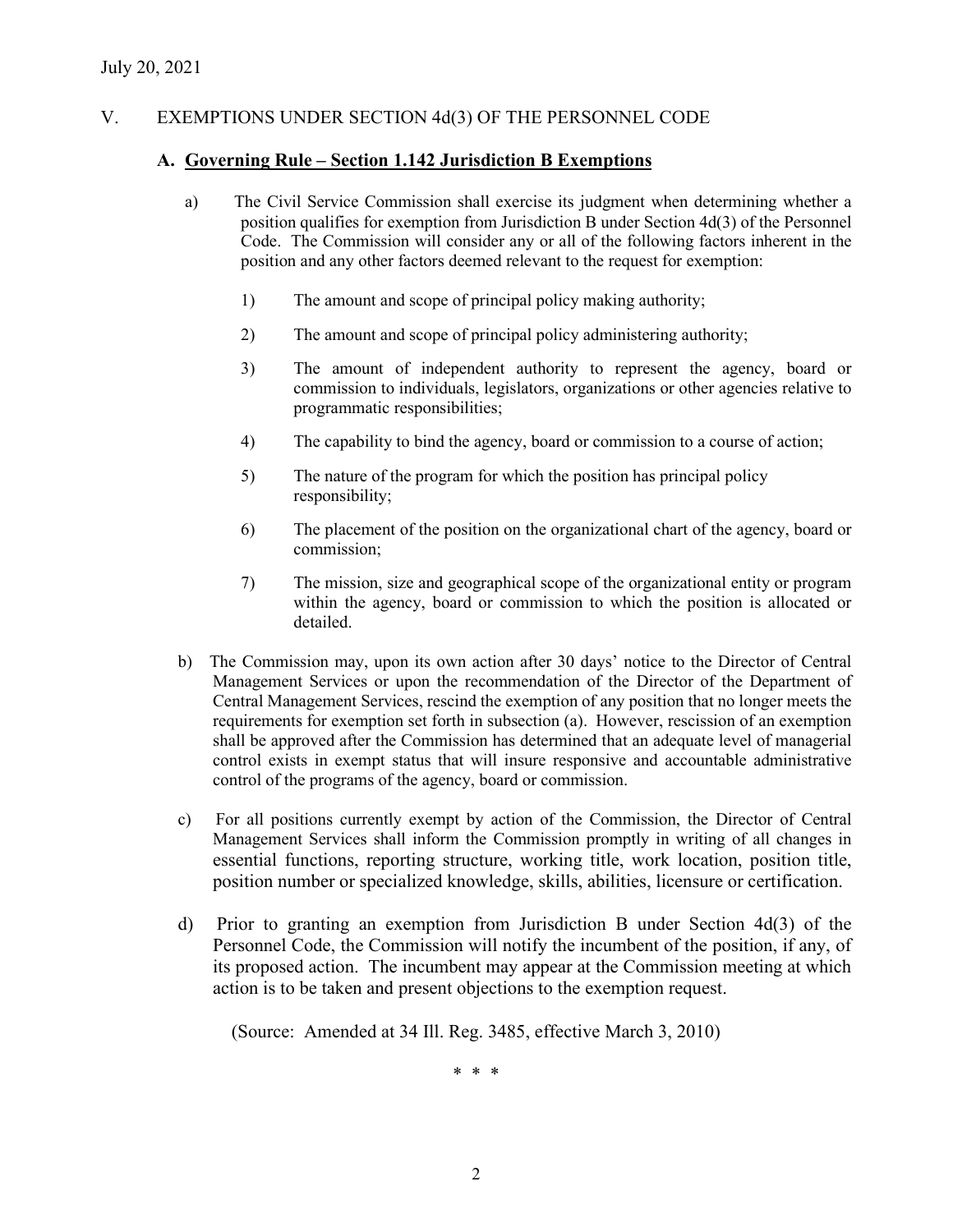# **B. Requests for 4d(3) Exemption**

 Exemption Monitor Sabrina Johnson indicated that Item B was a request for a Field Compliance – Income Tax Division Manager at the Department of Revenue, a position that reports to the Audit Program Administrator, who reports to the Chief of Enforcement, who reports to the Director. This position develops, directs, and implements policies and procedures for Illinois Income Tax Program; exercises principal responsibilities; ensures procedures are in accordance with applicable laws, rules and regulations; and service as a representative for the Field Compliance, Income Tax Division. Staff recommended this exemption request be granted.

### **IT WAS MOVED BY COMMISSIONER ROBINSON, SECONDED BY COMMISSIONER FINCH, AND BY ROLL CALL VOTE THE MOTION ADOPTED 5-0 TO GRANT THE 4d(3) EXEMPTION REQUEST FOR THE FOLLOWING POSITIONS:**

**B: Field Compliance – Income Tax Division Manager (IDOR)**

| <b>Position Number</b>  | 40070-25-41-300-00-01                                    |
|-------------------------|----------------------------------------------------------|
| <b>Functional Title</b> | Field Compliance – Income Tax Division Manager           |
| Incumbent               | Vacant                                                   |
| Supervisor              | Audit Program Administrator, who reports to the Chief of |
|                         | Enforcement, who reports to the Director                 |
| Location                | <b>Sangamon County</b>                                   |

#### **B. Illinois Department of Revenue**

### VI. CLASS SPECIFICATIONS

#### **A. Governing Rule – Section 1.45 Classification Plan**

The Commission will review the class specifications requiring Commission approval under the Classification Plan and will approve those that meet the requirements of the Personnel Code and Personnel Rules and conform to the following accepted principles of position classification:

- a) The specifications are descriptive of the work being done or that will be done;
- b) Identifiable differentials are set forth among classes that are sufficiently significant to permit the assignment of individual positions to the appropriate class;
- c) Reasonable career promotional opportunities are provided;
- d) The specifications provide a reasonable and valid basis for selection screening by merit examinations;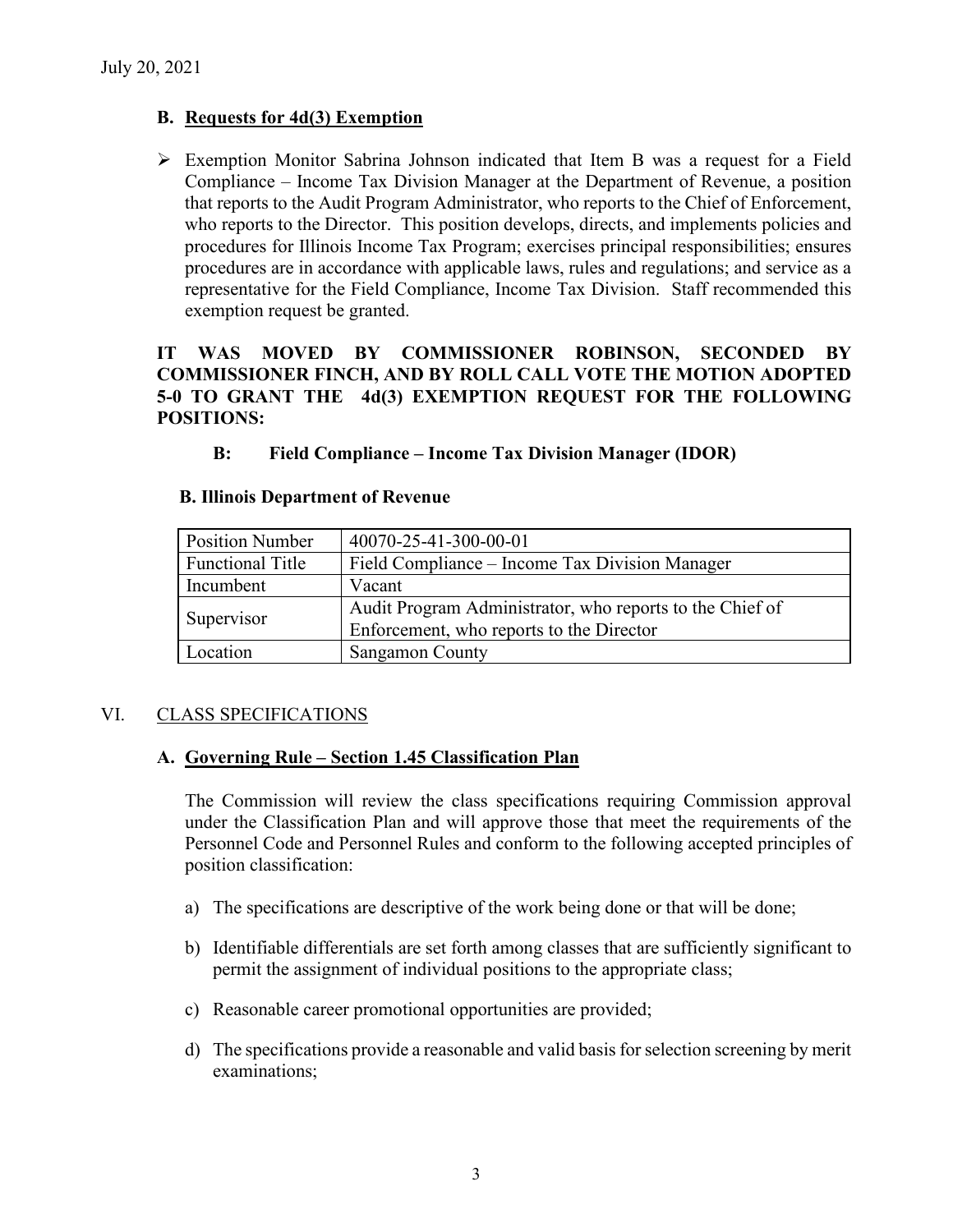- e) All requirements of the positions are consistent with classes similar in difficulty, complexity and nature of work; and
- f) The relation of the class specifications to any applicable collective bargaining agreement.
- **B. Activity Therapist (revise) Activity Therapist Coordinator (revise) Activity Therapist Supervisor (revise)**
- **C. Clerical Trainee (revise) Office Occupations Trainee (revise) Office Aide (revise) Library Aide 1 (revise) Library Technical Assistant (revise) Social Service Community Planner (revise) Library Associate (revise) Social Service Program Planner 1 (revise) Human Services Sign Language Interpreter (revise) Librarian 1 (revise) Social Service Program Planner 2 (revise) Librarian 2 (revise) Social Service Program Planner 3 (revise) Social Service Program Planner 4 (revise)**
- **D. Historical Documents Conservator 1 (abolish) Historical Documents Conservator (new) Historical Research Editor 2 (abolish) Historical Research Editor (revise) Curator of the Lincoln Collection (abolish) Local Historical Services Representative (abolish) Historical Research Specialist (revise) Historical Library Chief of Acquisitions (revise)**
- **E. Insurance Analyst I (abolish) Insurance Analyst II (abolish) Insurance Analyst (new) Insurance Analyst III (abolish) Insurance Analyst Specialist (new) Insurance Analyst IV (abolish) Insurance Senior Analyst (new)**
- **F. Insurance Company Field Staff Examiner (revise) Insurance Company Financial Specialist (revise)**
- **G. Sex Offender Therapist 1 (revise)**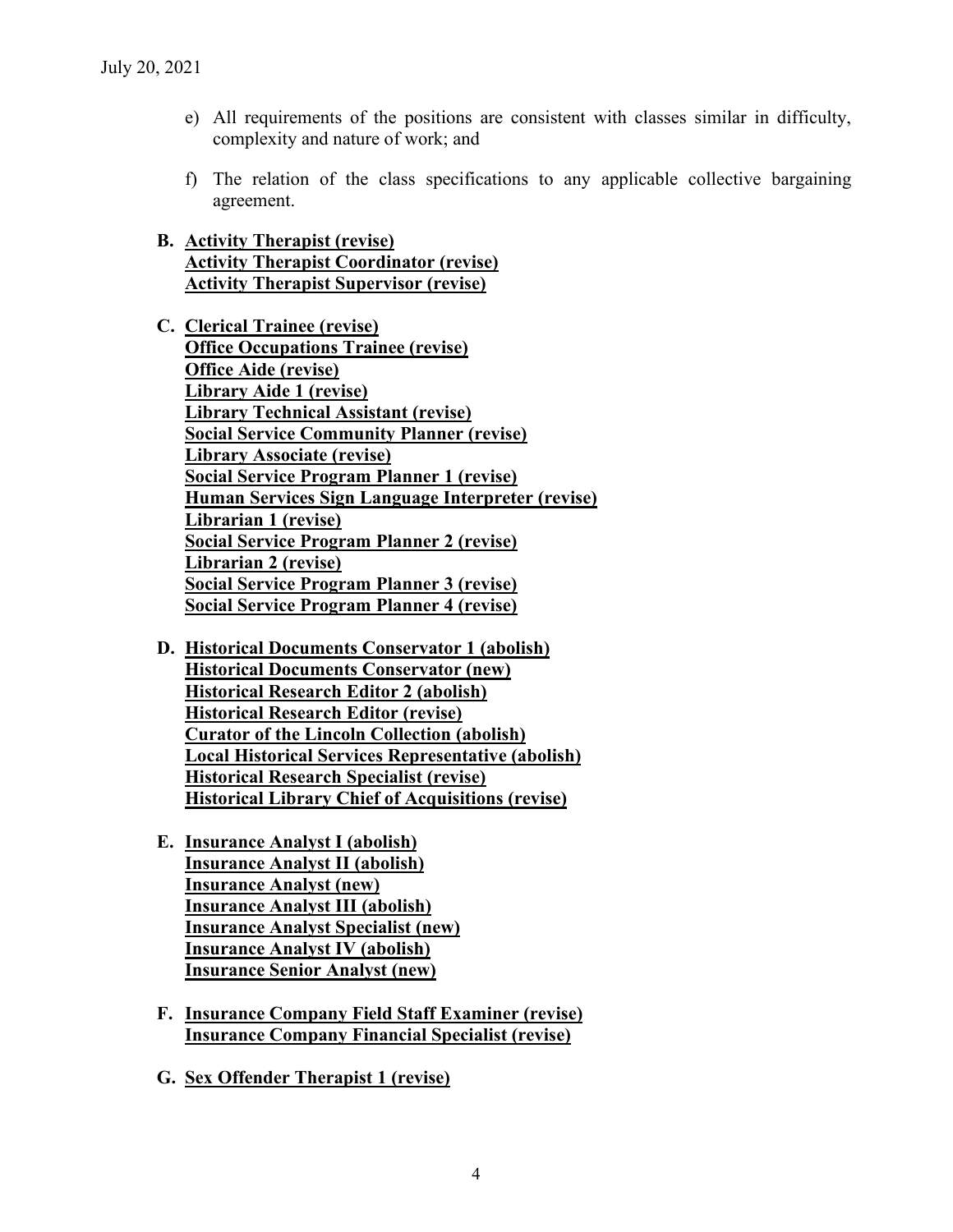### **H. Technical Advisor Advanced Program Specialist (revise)**

## **I. Veterans Educational Specialist 1 (abolish) Veterans Educational Specialist 2 (abolish) Veterans Educational Specialist 3 (abolish) Veterans Educational Specialist (new)**

Assistant Executive Director Andrew Barris reported that the proposed abolishments, creations, and revisions were all agreed to through collective bargaining. Except for the Insurance Analyst and Veterans' Specialist classes, none of the proposed classes required an increase in salary. Barris noted that the Insurance Analyst classes had not been changed since 1993 and the Veterans' Specialist classes had not been changed since 1975. Chris Nickols from CMS Technical Services confirmed this analysis. Barris inquired if the Clerical Trainee class intended to have the language "without further instructions" in the knowledge, skills and abilities section of the class specification considering it was just revised on January 1, 2021. Nickols confirmed that it was the correct language.

**IT WAS MOVED BY COMMISSIONER ROBINSON, SECONDED BY COMMISSIONER LUECHTEFELD, AND BY ROLL CALL VOTE THE MOTION ADOPTED 5-0 TO APPROVE THE ABOLISHMENT, CREATIONS, AND REVISIONS OF THE FOLLOWING CLASS SPECIFICATIONS TO BE EFFECTIVE AUGUST 1, 2021:**

- **B. Activity Therapist (revise) Activity Therapist Coordinator (revise) Activity Therapist Supervisor (revise)**
- **C. Clerical Trainee (revise) Office Occupations Trainee (revise) Office Aide (revise) Library Aide 1 (revise) Library Technical Assistant (revise) Social Service community Planner (revise) Library Associate (revise) Social Service Program Planner 1 (revise) Human Services Sign Language Interpreter (revise) Librarian 1 (revise) Social Service Program Planner 2 (revise) Librarian 2 (revise) Social Service Program Planner 3 (revise) Social Service Program Planner 4 (revise)**
- **D. Historical Documents Conservator 1 (abolish) Historical Documents Conservator (new) Historical Research Editor 2 (abolish) Historical Research Editor (revise) Curator of the Lincoln Collection (abolish)**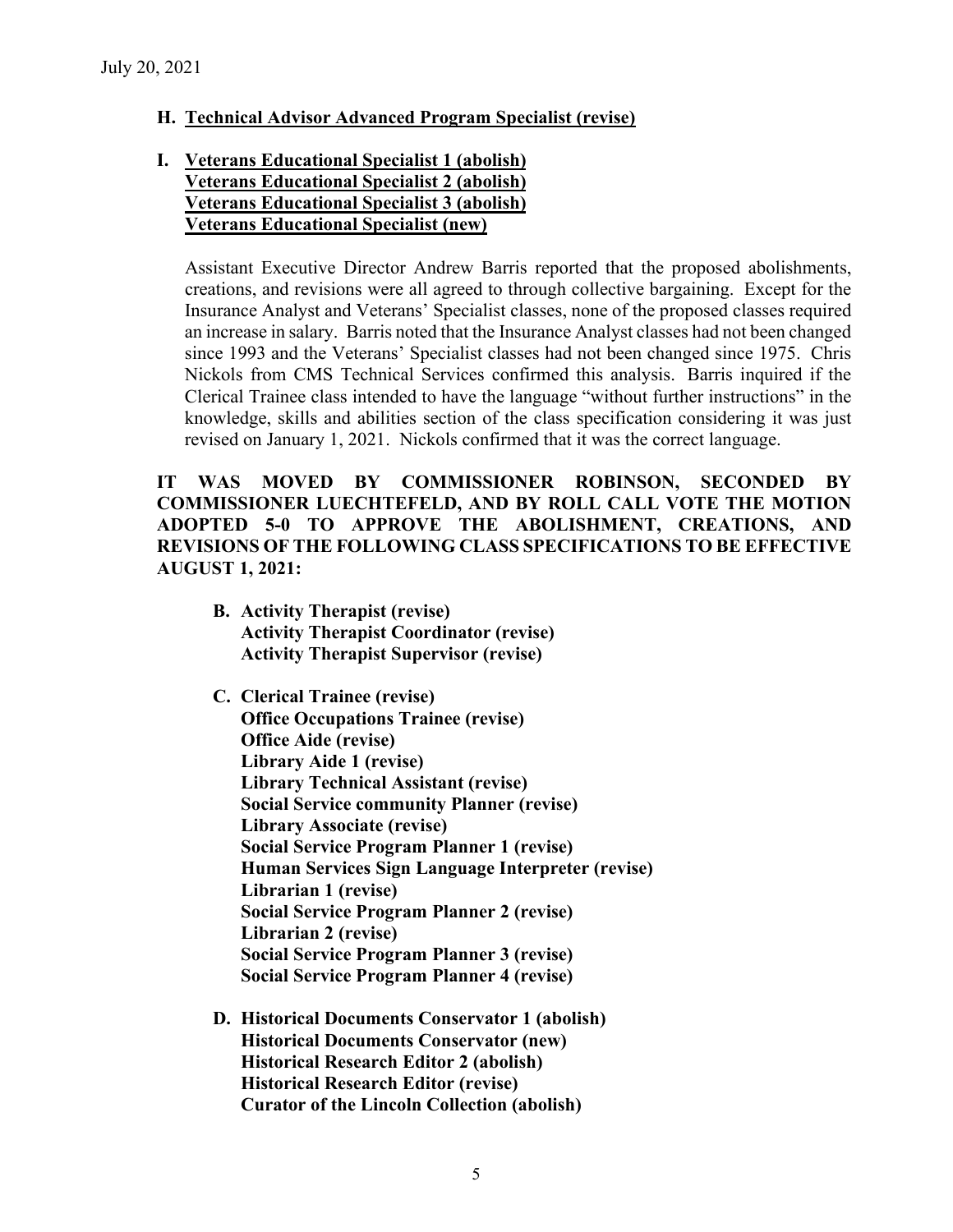**Local Historical Services Representative (abolish) Historical Research Specialist (revise) Historical Library Chief of Acquisitions (revise)**

- **E. Insurance Analyst I (abolish) Insurance Analyst II (abolish) Insurance Analyst (new) Insurance Analyst III (abolish) Insurance Analyst Specialist (new) Insurance Analyst IV (abolish) Insurance Senior Analyst (new)**
- **F. Insurance Company Field Staff Examiner (revise) Insurance Company Financial Specialist (revise)**
- **G. Sex Offender Therapist 1 (revise)**
- **H. Technical Advisor Advanced Program Specialist (revise)**
- **I. Veterans Educational Specialist 1 (abolish) Veterans Educational Specialist 2 (abolish) Veterans Educational Specialist 3 (abolish) Veterans Educational Specialist (new)**

**IT WAS MOVED BY COMMISSIONER SMITH, SECONDED BY COMMISSIONER ROBINSON, AND BY ROLL CALL VOTE THE MOTION ADOPTED 5-0 TO DISAPPROVE ANY CLASS SPECIFICATIONS RECEIVED BY THE COMMISSION STAFF NOT CONTAINED IN THIS AGENDA TO ALLOW ADEQUATE STUDY.** 

# VII. PERSONNEL RULES

### **A. Civil Service Commission Governing Rule – Section 1.310 Personnel Rules**

The Commission has power to disapprove new rules or amendments to existing rules submitted by the Director of Central Management Services. Such proposed new rules or amendments of existing rules submitted to the Commission shall be accompanied by a report of proceedings attending the prior public hearing required by law with respect to them.

If the Commission does not disapprove new rules or any amendment to existing rules within 30 days following the receipt from the Director of Central Management Services, the new rules or amendments have the force and effect of law after filing by the Director with the Secretary of State.

### **B. None submitted**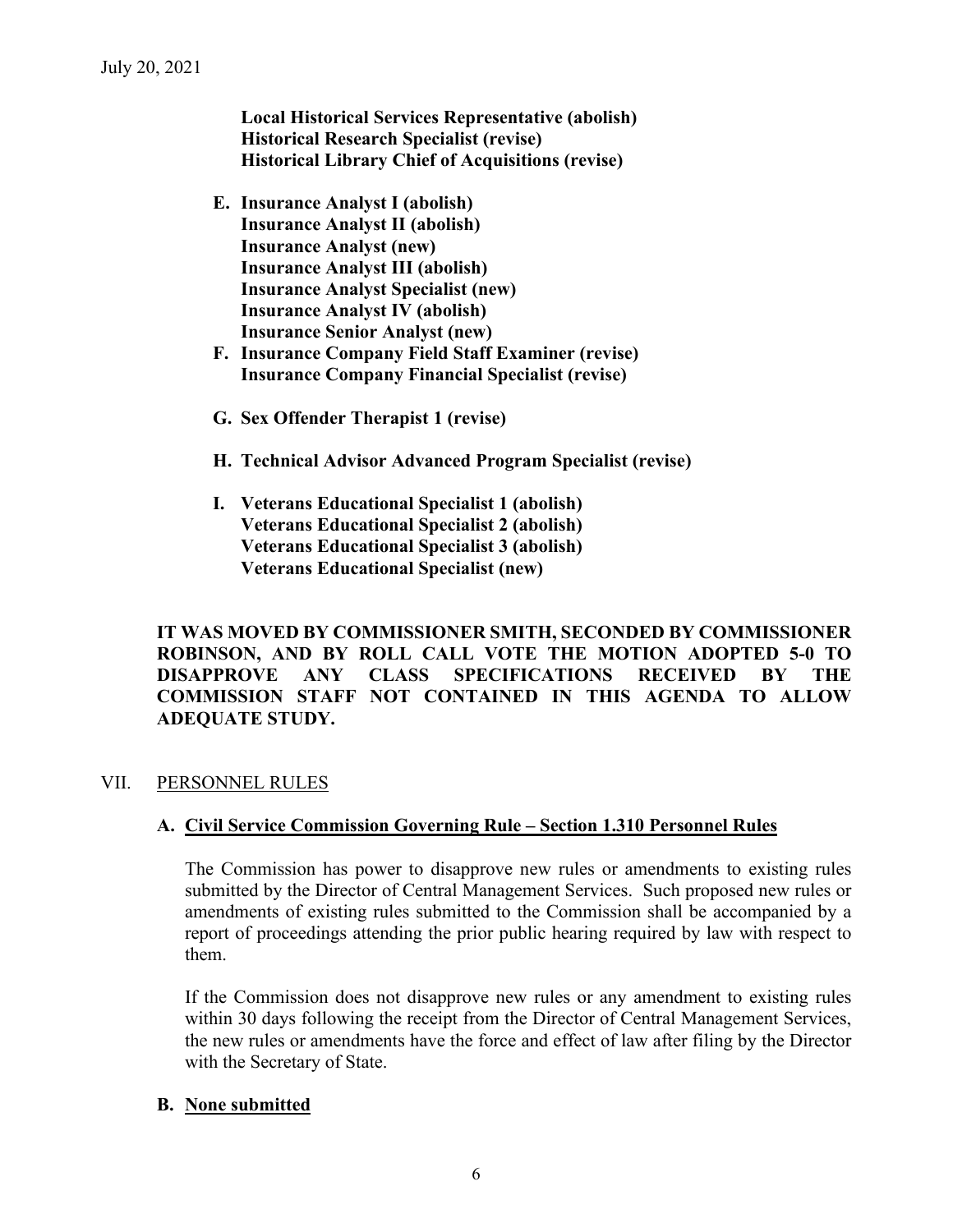**IT WAS MOVED BY COMMISSIONER FINCH, SECONDED BY COMMISSIONER LUECHTEFELD, AND BY ROLL CALL VOTE THE MOTION ADOPTED 5-0 TO DISAPPROVE ANY AMENDMENTS TO PERSONNEL RULES RECEIVED BY THE COMMISSION STAFF BUT NOT CONTAINED IN THIS AGENDA TO ALLOW ADEQUATE STUDY.** 

### VIII. MOTION TO CLOSE A PORTION OF THE MEETING

**EXECUTIVE DIRECTOR THOMAS KLEIN ASKED IF ANY COMMISSIONERS WANTED TO GO INTO CLOSED SESSION TO DISCUSS THE PROPOSAL FOR DECISION. THERE WAS NO MOTION TO MOVE INTO CLOSED SESSON AND THE MEETING CONTINUED.**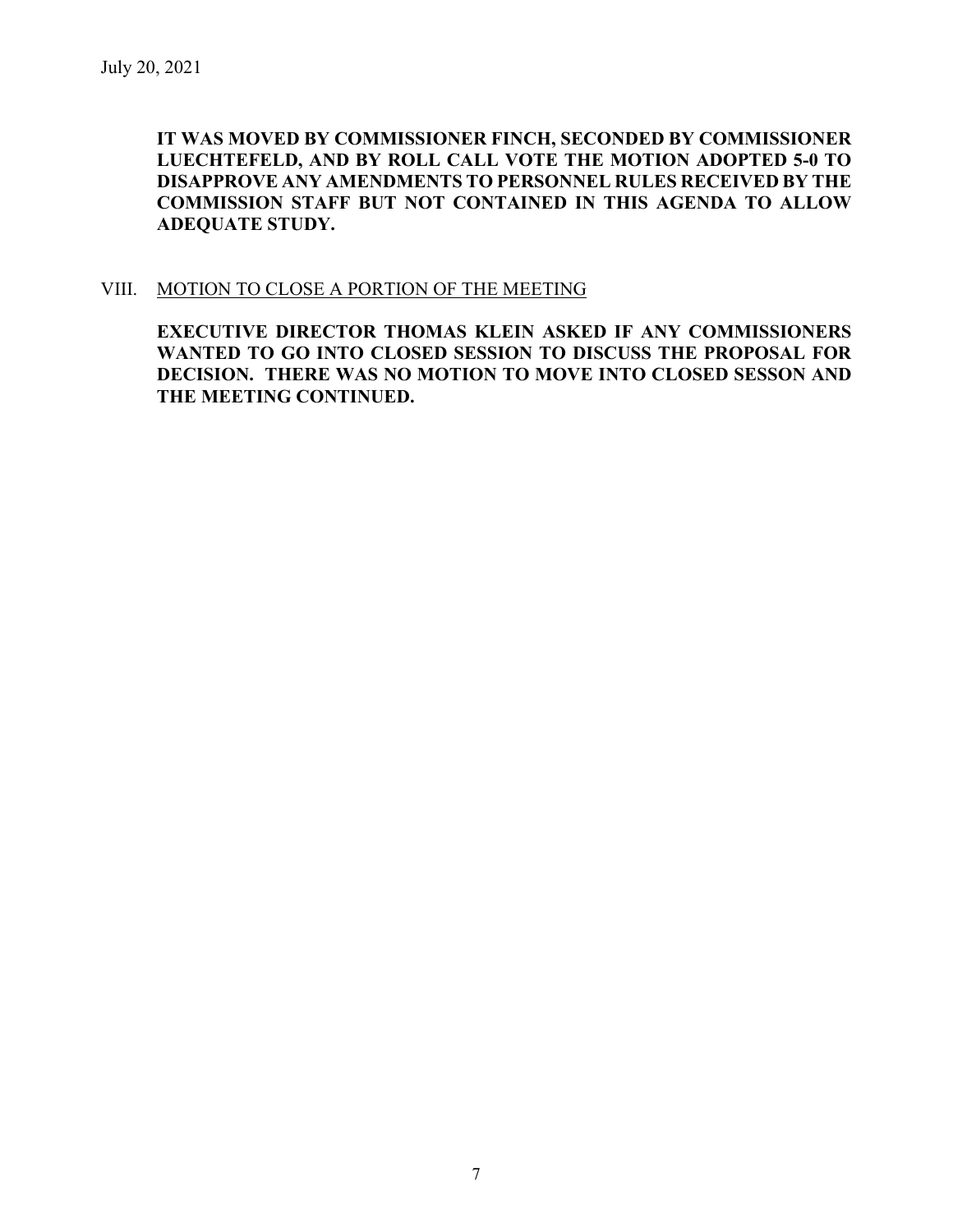# IX. APPROVAL OF MINUTES OF THE CLOSED PORTION OF THE REGULAR MEETING HELD MAY 20, 2021

**IT WAS MOVED BY COMMISSIONER SMITH, SECONDED BY COMMISSIONER LUECHTEFELD, AND BY ROLL CALL VOTE THE MOTION ADOPTED 5-0 TO APPROVE THE MINUTES OF THE CLOSED PORTION OF THE REGULAR MEETING HELD MAY 20, 2021.** 

### X. INTERLOCUTORY APPEAL

### **S-22-21**

| Employee    | Ryshika J. Parker    | Appeal Date   | 4/27/2021                 |
|-------------|----------------------|---------------|---------------------------|
| Agency      | Dept. of Corrections | Decision Date | 07/02/2021                |
| Appeal Type | <b>Suspension</b>    | Proposal for  |                           |
| ALJ         | <b>Andrew Barris</b> | Decision      | Dismissed due to default. |

**IT WAS MOVED BY COMMISSIONER LUECHTEFELD, SECONDED BY COMMISSIONER FINCH, AND BY ROLL CALL VOTE THE MOTION ADOPTED 5-0 TO AFFIRM AND ADOPT THE PROPOSAL FOR DECISION OF THE ADMINISTRATIVE LAW JUDGE TO DISMISS THE APPEAL FOR THE REASONS SET FORTH IN THE PROPOSAL FOR DECISION.** 

| <b>SICKMEYER</b>   | YES. | <b>FINCH</b>    | YES  |
|--------------------|------|-----------------|------|
| <b>LUECHTEFELD</b> | YES. | <b>ROBINSON</b> | YES. |
| <b>SMITH</b>       | YES. |                 |      |

### XI. STAFF REPORT

Executive Director Thomas Klein stated that the most recent emergency declaration from the Governor's Office indicated that public bodies should prepare for the exception to the Open Meetings Act to expire, so it is anticipated that the August meeting will be in-person.

Commissioner Luechtefeld inquired about how Illinois Department of Revenue (IDOR) is anticipating increasing staff for the Income Tax Division. The division currently has 80 employees and IDOR wants to increase it with another 40 positions. Exemption Monitor Ms. Johnson responded that IDOR indicated the additional 40 positions will be in the near future due to the division growth. The 40 positions will either be union or merit compensation titles.

### XII. ANNOUNCEMENT OF NEXT MEETING

Announcement was made of the next regular open meeting to be held at 11:00 a.m. on Thursday, August 19, 2021 in the Springfield office of the Commission.